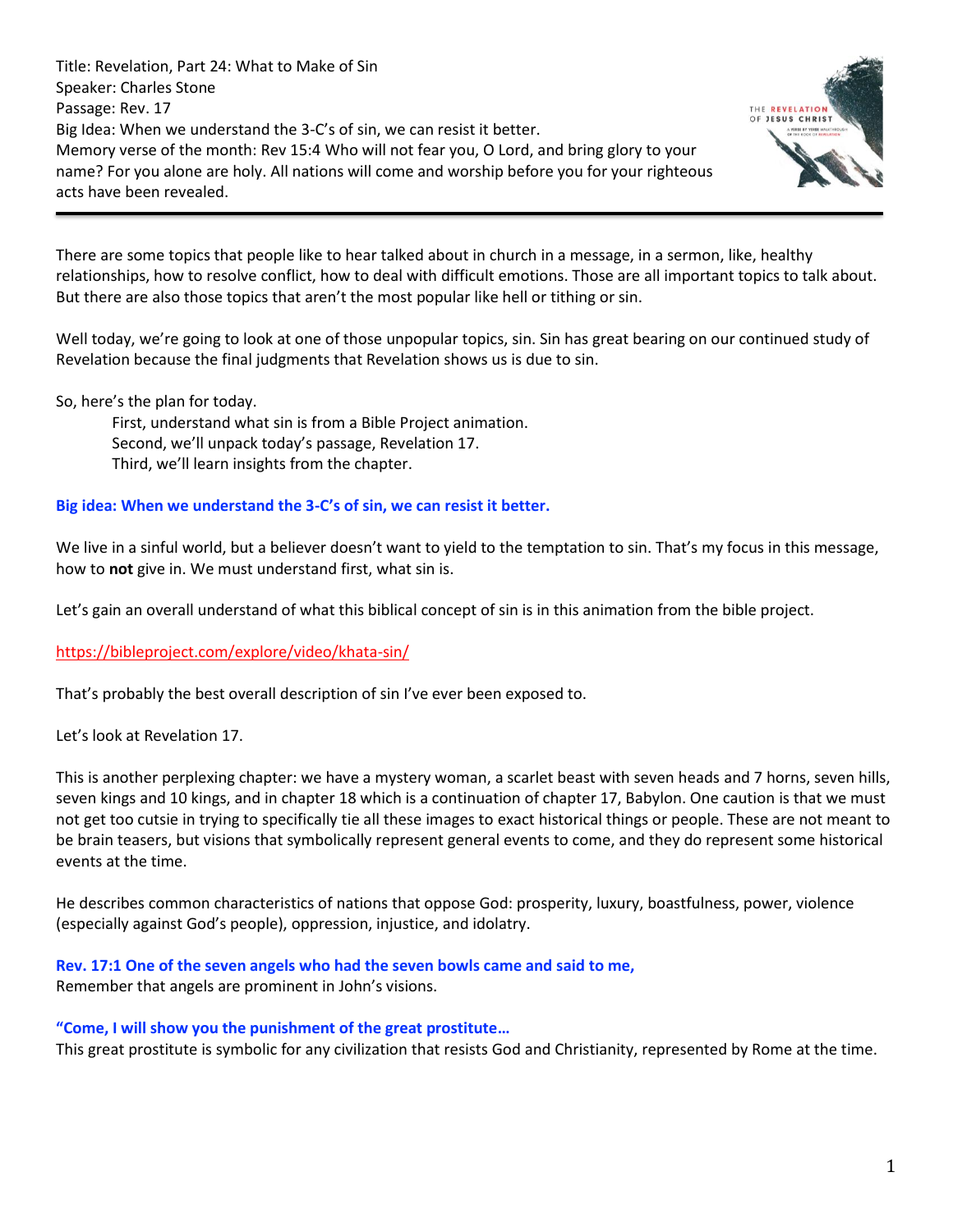### **<sup>2</sup> With her the kings of the earth committed adultery and the inhabitants of the earth were intoxicated with the wine of her adulteries."**

As we approach the end, people of the world will become drunk with abundance, power, pride, violence, sexual immorality, and especially false worship. This intoxication with what the world offers numbs people to the coming judgment.

The human heart, apart from the Jesus' influence, will naturally drift toward greater and greater sin. Culture, without the restraining influence of a belief in and respect of God and his law, will drift toward greater and greater sin and chaos. This is what the overall message of Revelation tells us. Humanity and the world's systems will drift further and further away from God's intention, and as a result, a final judgement will come.

#### **3 Then the angel carried me away in the Spirit into a desert.**

He didn't physically go into a desert, but the vision took him there.

This is the third of four times John has been carried away in the spirit. One of the constantly recurring features of the Biblical storyline is that it was in deserts that the great prophets of God saw their visions.  $^1$  (Moses, Elijah, John the Baptist. Jesus Himself spent time in the desert. It was seen as a place of safety and security, away from the dangers and temptations of the city.

# **There I saw a woman sitting on a scarlet beast that was covered with blasphemous names and had seven heads and ten horns. <sup>4</sup> The woman was dressed in purple and scarlet, and was glittering with gold, precious stones and pearls. She held a golden cup in her hand, filled with abominable things and the filth of her adulteries.**

This pictures an enticement to sin (described here as abominable things and filth) that was amplified by the glittering



gold, precious stones, pearls and expensive clothing that only the rich could afford. There is not an indictment against nice clothes and jewelry. Rather, those things enticed, caught the eye, which would lead to what was figuratively in the cup, sin and vileness.

The woman probably represented Rome itself and the beast she was on represented the Roman empire. Blasphemous names would represent all the false gods they worshipped which insulted the one true God. The names would also represent the idolatrous names of the emperors, who were called gods themselves.

### **<sup>5</sup> This title was written on her forehead: MYSTERY. BABYLON THE GREAT. THE MOTHER OF PROSTITUTES AND OF THE ABOMINATIONS OF THE EARTH.**

In John's vision of this woman, she had this name on her forehead and in those days prostitutes would wear their names across their foreheads. And a name on a forehead would reveal the person's character. Remember she represented Rome and even one of the pagan Roman philosophers called Rome a sewer. It was a pretty messed up place.

And mother probably means that this image pictures all nations and kingdoms who reject God

#### **<sup>6</sup> …When I saw her, I was greatly astonished.**

Why astonished? It's the idea of wonder. Even though it was evil, it was enticing with all the beautiful stones and gold and expensive clothing.

So, the angel explains this.

<sup>1</sup> Barclay, W. (2004). *[Revelation of John](https://ref.ly/logosres/ndsb87rev02?ref=Bible.Re17.3&off=759&ctx=ived+in+the+spirit.%0a~One+of+the+constantl)* (Vol. 2, pp. 161–162). Louisville, KY; London: Westminster John Knox Press.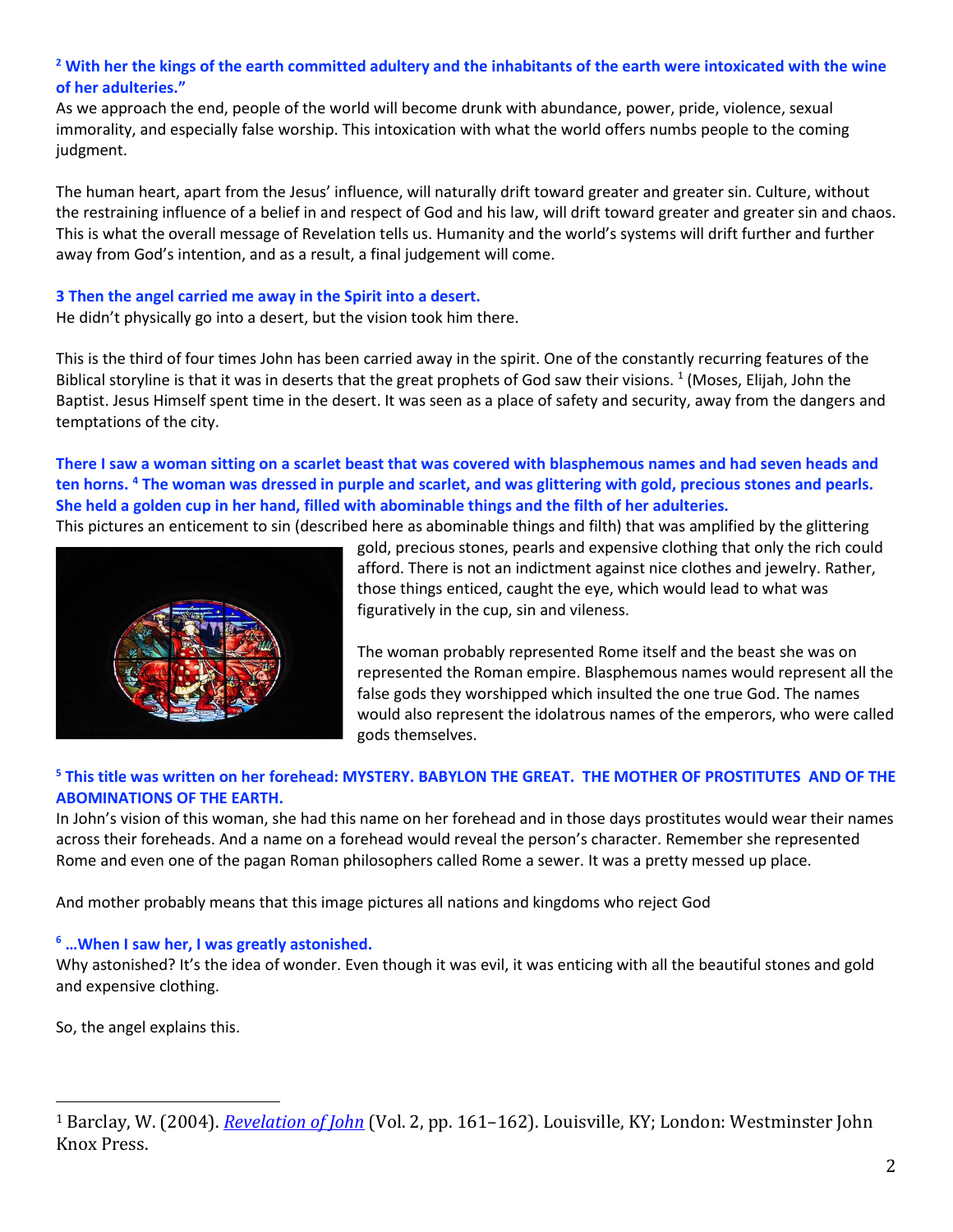# **The inhabitants of the earth whose names have not been written in the book of life from the creation of the world will be astonished when they see the beast, because he once was, now is not, and yet will come.**

Those who have rejected Christ will be easily led astray by falsehood **and** believers as well will be tempted to be led astray. That's why he says in another verse that we must be wise.

This beast represents the world's system that satan uses against Christianity which will entice people to further drift from God.

Then the following verses talk about various numbers of kings, referring to historical emperors but also to the totality of nation-states that will reject God. Johns uses the number 7 and the number 10, not to tie specific rulers to these numbers, but to refer to the whole or all of the empires in history past and in history to come that will oppose Christianity.

John uses this phrase about these nation-states to remind us that they will not last.

#### **…for a little while. …for one hour will receive authority as kings along with the beast.**

### **<sup>13</sup> They have one purpose …** <sup>14</sup>…**make war against the Lamb,**

These rulers will be pawns in satan's hands to oppose Jesus and all he stands for.

Yet, he says this.

**but the Lamb will overcome them because he is Lord of lords and King of kings—and with him will be his called, chosen and faithful followers."**

Jesus and all his followers will ultimately triumph.

Then he makes this graphic statement.

### **<sup>16</sup> The beast and the ten horns you saw will hate the prostitute. They will bring her to ruin and leave her naked; they will eat her flesh and burn her with fire.**

The beast hates this prostitute and ultimately destroys it. What does this imager mean? It pictures the true nature of evil. It turns on itself, like the beast turned on the prostitute

The Roman Empire and its allies would eventually turn on Rome itself. The very nature of evil is that it is self-destructive from within. It never builds up. It only tears down and destroys. It doesn't unite, it only divides.

# *Wicked men and women are not just one happy band of brothers nor sisters. Being wicked, they act in jealousy and hatred. At the climax their mutual hatreds will result in mutual destruction. 2*

Satan, by divine purpose, will be divided against himself. John writes of the self-destroying power of persistent evil in a culture and in our lives. It ultimately turns in on itself and on us.

Let's go back to our big idea. Big idea: When we understand the 3-C's of sin, we can resist it better.

### **The 3-C's of Sin**

#### **Sin cons.**

Have you ever been conned by someone, telemarketer or some stranger? To be conned means that something or someone, in this case sin, entices, seduces, tricks, tantalizes, presents itself as good when in reality it is not good. It is fake goodness. Remember the prostitute image dressed in beautiful clothing, and precious gems, and a golden goblet?

<sup>2</sup> Morris, L. (1987). *[Revelation: an introduction and commentary](https://ref.ly/logosres/tntc87reus?ref=Bible.Re17.16&off=134&ctx=s+self-destructive.+~Wicked+men+are+not+j)* (Vol. 20, p. 204). Downers Grove, IL: InterVarsity Press.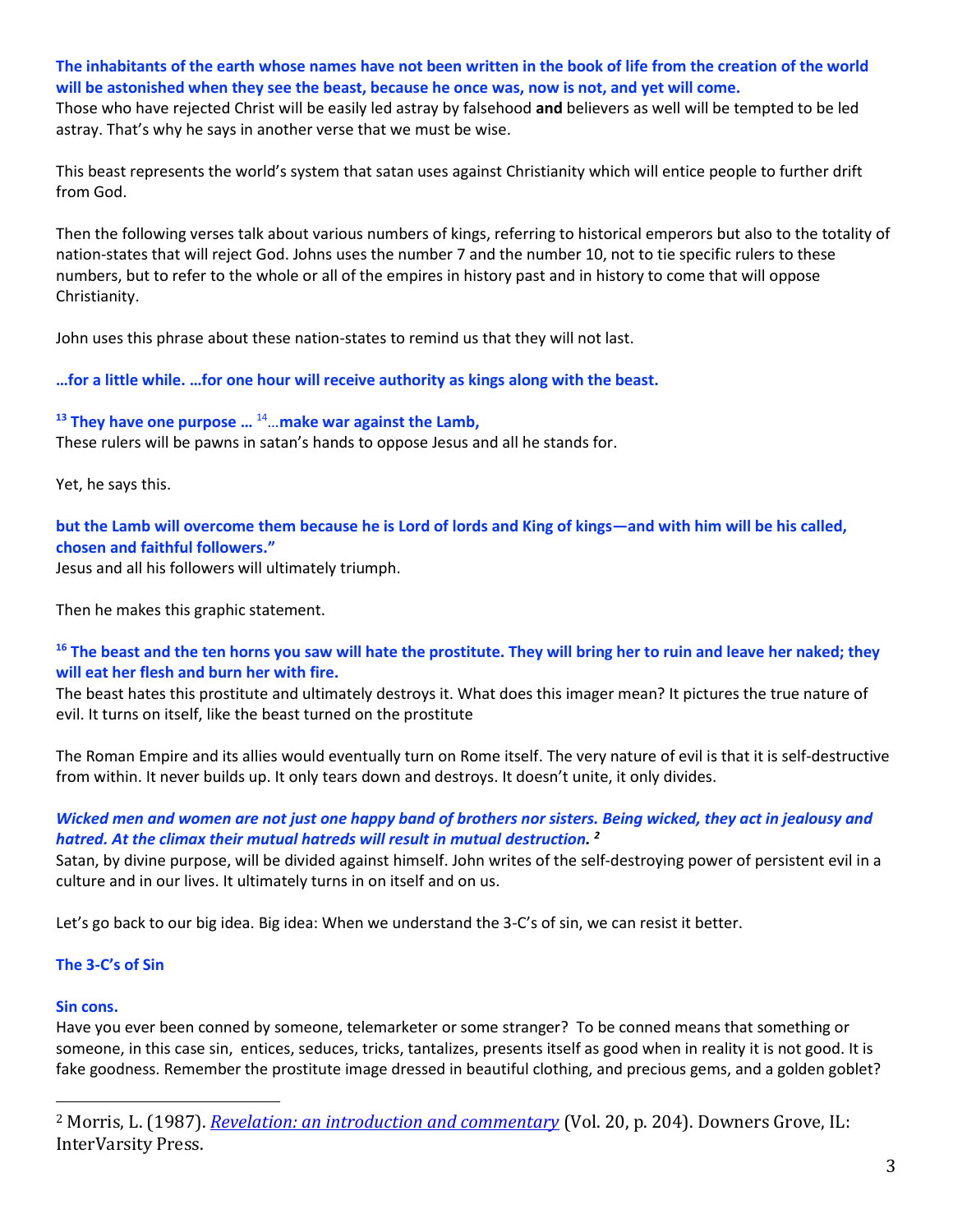Even John was taken aback and astonished. And for a moment he was a bit deceived and drawn to it until the angel mildly confronted him for his amazement and then the angel explained what this image was, evil.

Sin shimmers, looks delightful, attracts, gets our eye.

Think of it like this. What would you eat this or this?

But If I told you that this cupcake is this cupcake, with icing on top to conceal the mold. That's what the evil one does when he tempts us. He makes bad look good. He puts icing on the deadly mold of sin to make it look tasty, enticing, good, appealing.



### **Sin cons.**

### **Sin controls.**

John wrote, **the inhabitants of the earth were intoxicated with the wine of her adulteries.** Think about what people do who get drunk?

A caveat. I don't drink and never have. That's my personal conviction. The bible clearly says drinking to excess is wrong. The bible does not prohibit social drinking as long as it is done in moderation and in deference to those around you. So, I've chosen not to drink alcohol for several reasons, and everybody has to decide their own conviction.

With that caveat about my practice, I became friends in high school with a guy named Crawford Odum. He was real popular, student council president, marching band leader, and he took an interest in geeky me even though he was an upper classman.

One Friday night we were out driving around. He had a really cool car, and I didn't drive at the time. Well, we dropped by one of his friend's houses. His friend lived in a small trailer. We walked in and his friend was slumped over on a couch looking like he was asleep, and he was holding a cooking pan on his stomach. I thought that was really odd until I realized he was in a drunken stupor and had passed out and needed that pan if he threw up.

I thought, wow, is that really fun?

My uncle Lee was a huge drinker and one night he was out with some unsavory guys and he got drunk as he often did. The story goes someone pushed him off a porch. He severely hurt his back. They literally, as the story goes, loaded him into the bed of a pickup, drove to the hospital, and literally dropped him off there. From that fall, he became a paraplegic, confined to wheelchair. Yet, that horrible accident due to his misuse of alcohol ultimately led to his trusting Christ and he joined a little singing group at the nursing where he lived until he died.

So, when a person is drunk/intoxicated, they are controlled by alcohol and these things happen.

- Their thinking is muddied.
- Their inhibitions are compromised.
- The lose perspective.
- They get numbed.
- They have less regard for personal choices that could be costly.

John used this word picture of intoxication to describe how sin can control us, like too much alcohol can control a person. And nothing good comes from that.

Sin cons, sin controls and third…

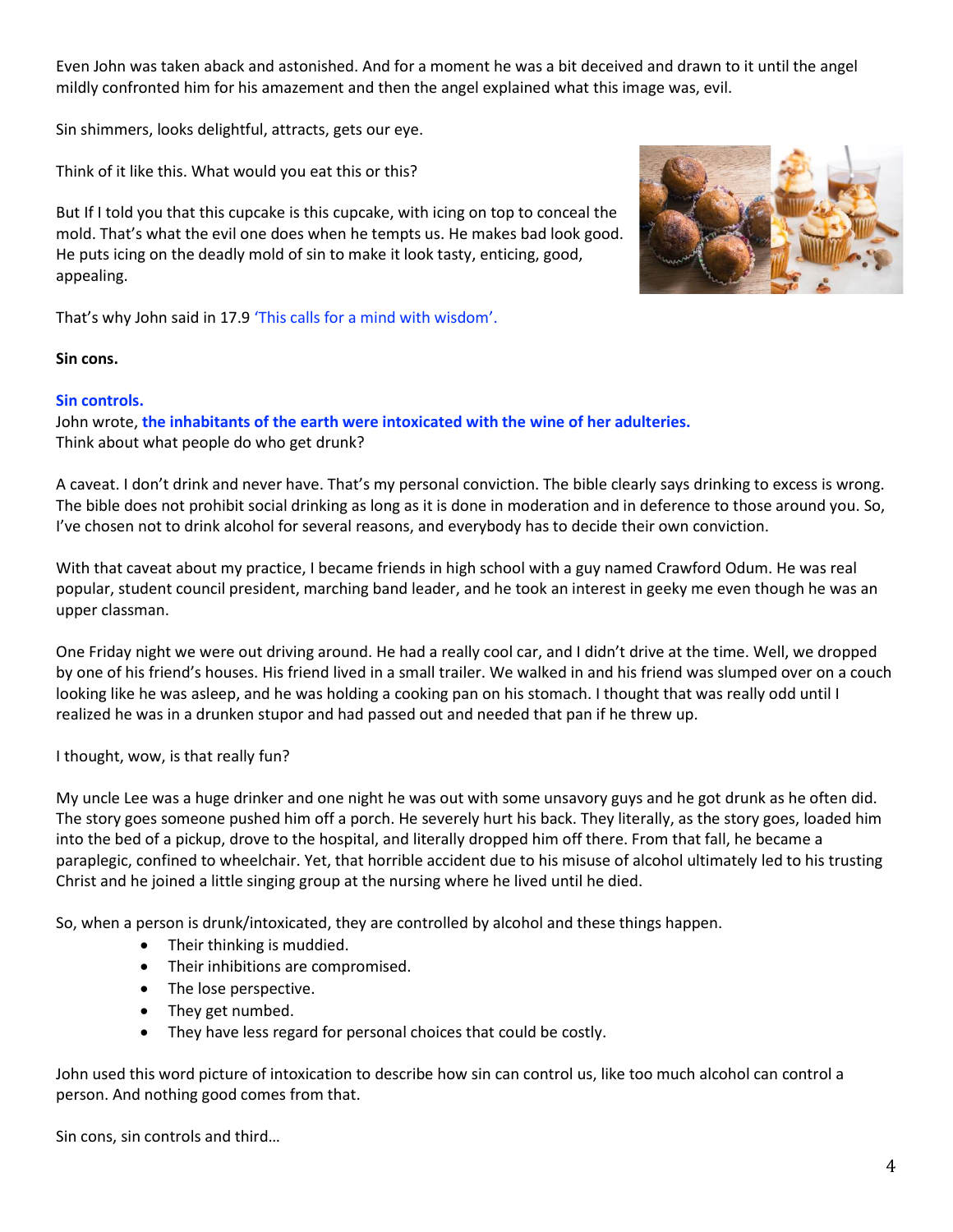#### **Sin corrodes** your heart and body

Remember this graphic verse.

**<sup>16</sup> The beast and the ten horns you saw will hate the prostitute. They will bring her to ruin and leave her naked; they will eat her flesh and burn her with fire.** 

These evil world systems will turn in on themselves. It will be civil war. They will self-destruct.

Perpetual sin eventually turns in on the sinner and consumes your heart, your soul, your passions, your joy, and can even consume your body.

*James 1:13* When tempted, no one should say, "God is tempting me." For God cannot be tempted by evil, nor *does he tempt anyone; <sup>14</sup> but each one is tempted when, by his own evil desire, he is dragged away and enticed. <sup>15</sup> Then, after desire has conceived, it gives birth to sin; and sin, when it is full-grown, gives birth to death*.

Sin leads to spiritual and emotional and relational and eve physical death.

Sin not only corrodes our hearts, but has a ripple effect on others.

*See to it that no one fails to obtain the grace of God; that no "root of bitterness" springs up and causes trouble, and by it many become defiled. Hebrews 4.15 ESV*

The writer of Hebrews uses a metaphor of something growing, which takes time. Over time, if, say, sinful bitterness, or any sin, takes root in your heart and you don't deal with it he says that it produces bitter fruit which poisons those in close proximity to us, our friends and family. Nothing may be seen initially, but it will show up because that unattended sin is slowly and persistently growing in our heart.

A father, say, who is verbally mean to his children, although the effects may not be obvious early on in that child, can leave profound harmful effects upon that child's heart that show up when that child grows up and finds that he or she is, for example, a hyper-anxious people pleaser.

Our sin corrodes our hearts, and our sin can corrode the lives and hearts of others. Sin's devasting effects aren't limited to our private lives.



None of us want that in our lives.

So What do we do to resist these 3-C's of sin? Well, the key is in v 14.

**<sup>14</sup> They will make war against the Lamb, but the Lamb will overcome them because he is Lord of lords and King of kings—and with him will be his called, chosen and faithful followers."**

To use the cliché, which is true, Jesus is the answer. He says we can overcome through him as we are faithful because he has overcome.